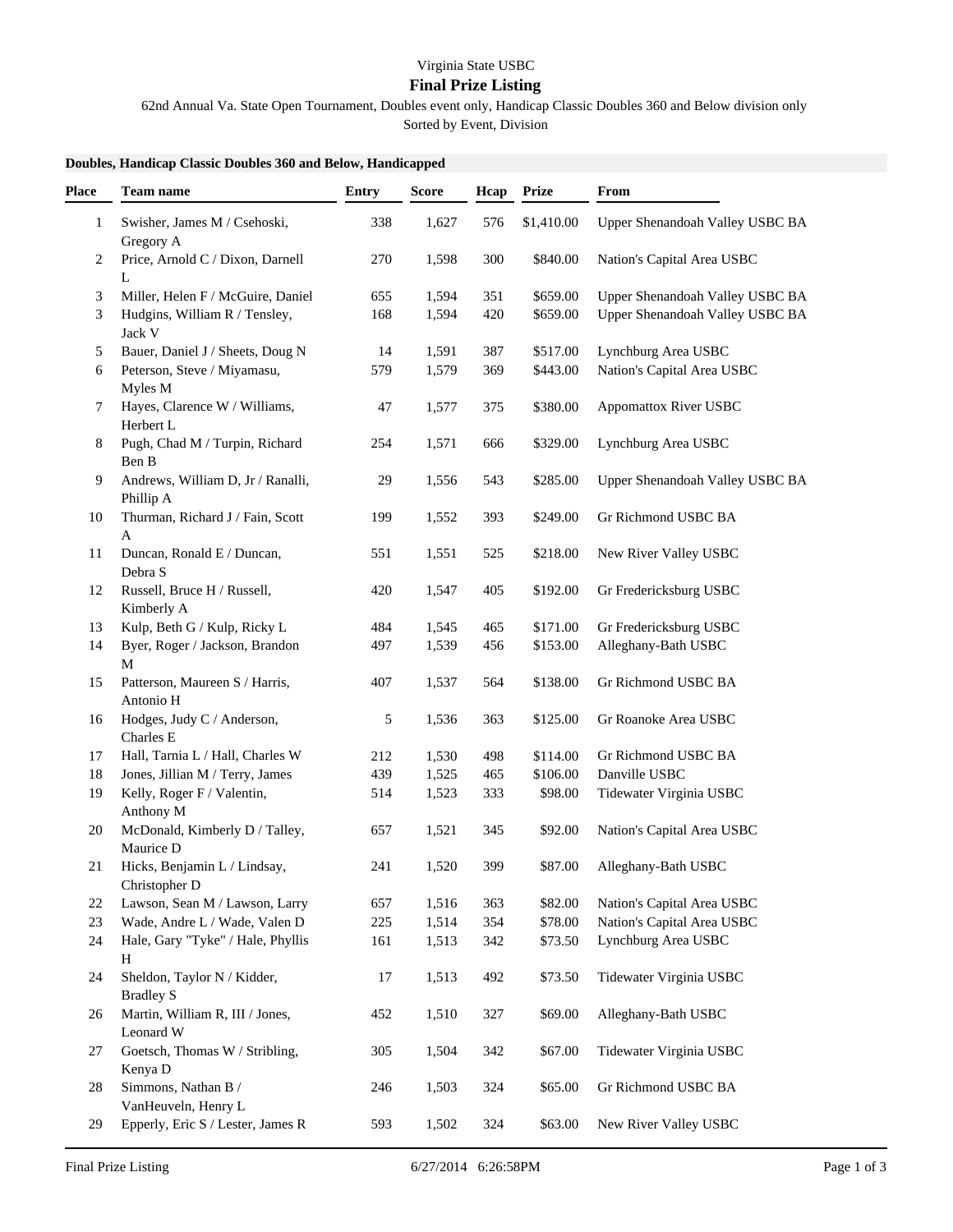| 29 | Weaver, Donna C / Weaver,<br>Robert D          | 6   | 1,502 | 426 | \$63.00 | Gr Roanoke Area USBC            |
|----|------------------------------------------------|-----|-------|-----|---------|---------------------------------|
| 31 | Eure, Chequer L / Monfaletto,<br>Gregory G     | 530 | 1,500 | 444 | \$61.00 | Gr Richmond USBC BA             |
| 32 | Janifer, Darren K / Janifer, Duane<br>A        | 512 | 1,498 | 339 | \$59.00 | Nation's Capital Area USBC      |
| 32 | Kramerage, Kacie L / Kramerage,<br>Kyle M      | 411 | 1,498 | 417 | \$59.00 | Upper Shenandoah Valley USBC BA |
| 34 | Taylor, Virginia H / Burke,<br>Christopher M   | 343 | 1,497 | 381 | \$57.00 | Upper Shenandoah Valley USBC BA |
| 34 | Simpson, Cheryl A / Wright,<br>James L         | 67  | 1,497 | 459 | \$57.00 | Tidewater Virginia USBC         |
| 36 | Lockett, Aaron M / Lockett,<br>Vincent P, II   | 313 | 1,496 | 384 | \$57.00 | Nation's Capital Area USBC      |
| 37 | Wolf, Bev A / Clark, Philip T                  | 303 | 1,493 | 381 | \$55.00 | Tidewater Virginia USBC         |
| 38 | Chong, Alex / Hall, Jerry L                    | 130 | 1,492 | 336 | \$54.50 | Nation's Capital Area USBC      |
| 38 | Enochs, Billy / Enochs, William<br>H, Sr       | 352 | 1,492 | 333 | \$54.50 | Lynchburg Area USBC             |
| 40 | Munley, Dan / Crandall, Nicole B               | 16  | 1,491 | 489 | \$54.00 | Gr Fredericksburg USBC          |
| 41 | Mills, Lauren S / Mills, Lee W                 | 637 | 1,490 | 435 | \$53.00 | New River Valley USBC           |
| 41 | Roberts, Nina D / Roberts, Greg<br>$\mathbf O$ | 112 | 1,490 | 483 | \$53.00 | South Boston USBC               |
| 43 | Ahmad, Hasnat / Kim, Tom                       | 462 | 1,487 | 351 | \$52.00 | Nation's Capital Area USBC      |
| 44 | Wiley, Dina / Wiley, William E                 | 557 | 1,486 | 420 | \$52.00 | Gr Roanoke Area USBC            |
| 45 | Thomas, Norman "Pic" L /<br>Thomas, Robbie K   | 468 | 1,485 | 528 | \$51.00 | Alleghany-Bath USBC             |
| 46 | Allen, Sheila F / Allen, Martin W              | 82  | 1,483 | 423 | \$49.00 | Gr Richmond USBC BA             |
| 46 | Wisneski, Edward V / Sullivan,<br>Wayne P      | 179 | 1,483 | 423 | \$49.00 | Appomattox River USBC           |
| 46 | Dodson, Jacob / Hagerty, Mike                  | 378 | 1,483 | 420 | \$49.00 | Piedmont USBC BA                |
| 46 | Hariston, Jasmine L / Turpin,<br>Charles W     | 427 | 1,483 | 507 | \$49.00 | Gr Roanoke Area USBC            |
| 50 | Gale, James W / Smith, Robert F,<br>Jr         | 166 | 1,481 | 324 | \$48.00 | Central Shenandoah Valley USBC  |
| 51 | Hodges, Connie T / Hodges,<br>Frank G          | 6   | 1,479 | 318 | \$47.00 | Gr Roanoke Area USBC            |
| 52 | Hartman, Darryl S / Mejia, Chris J             | 353 | 1,477 | 462 | \$47.00 | Lynchburg Area USBC             |
| 53 | Clanton, Kristie M / Clanton, Jiar<br>T        | 355 | 1,476 | 378 | \$46.50 | Tidewater Virginia USBC         |
| 53 | Pender, Clyde / Kearney, Jeffrey J             | 59  | 1,476 | 363 | \$46.50 | <b>Appomattox River USBC</b>    |
| 55 | Hoopes, William S / Gannon,<br>Korey P         | 2   | 1,475 | 321 | \$46.00 | Gr Roanoke Area USBC            |
| 56 | Hunt, Bob / Cunningham, John P                 | 427 | 1,474 | 516 | \$44.66 | Gr Roanoke Area USBC            |
| 56 | Smith, Monica D / Yourse, Alvin                | 553 | 1,474 | 300 | \$44.67 | Danville USBC                   |
| 56 | Lee, Melissa M / Lee, Eddie, Jr                | 542 | 1,474 | 330 | \$44.67 | Tidewater Virginia USBC         |
| 59 | Hall, Marsha L / Millican, Sean P              | 437 | 1,473 | 435 | \$43.50 | Gr Richmond USBC BA             |
| 59 | Blair, Jennifer R /<br>Knowlton-Martin, Jodi L | 480 | 1,473 | 564 | \$43.50 | Danville USBC                   |
| 61 | Anderson, Graig D / Suriano,<br>Anna M         | 169 | 1,472 | 552 | \$42.50 | Upper Shenandoah Valley USBC BA |
| 61 | Valenti, Christopher A / Woo,<br>Ralph         | 25  | 1,472 | 369 | \$42.50 | Gr Richmond USBC BA             |
| 63 | Vann, Willie J, Jr / Parker,<br>Jerome A       | 604 | 1,471 | 393 | \$42.00 | Nation's Capital Area USBC      |
| 64 | Shoemake, James M / Feres,<br>Gonzalo          | 307 | 1,469 | 324 | \$41.00 | Tidewater Virginia USBC         |
| 65 | Akers, Eric D / Hurst, Troy W                  | 592 | 1,468 | 366 | \$40.50 | New River Valley USBC           |